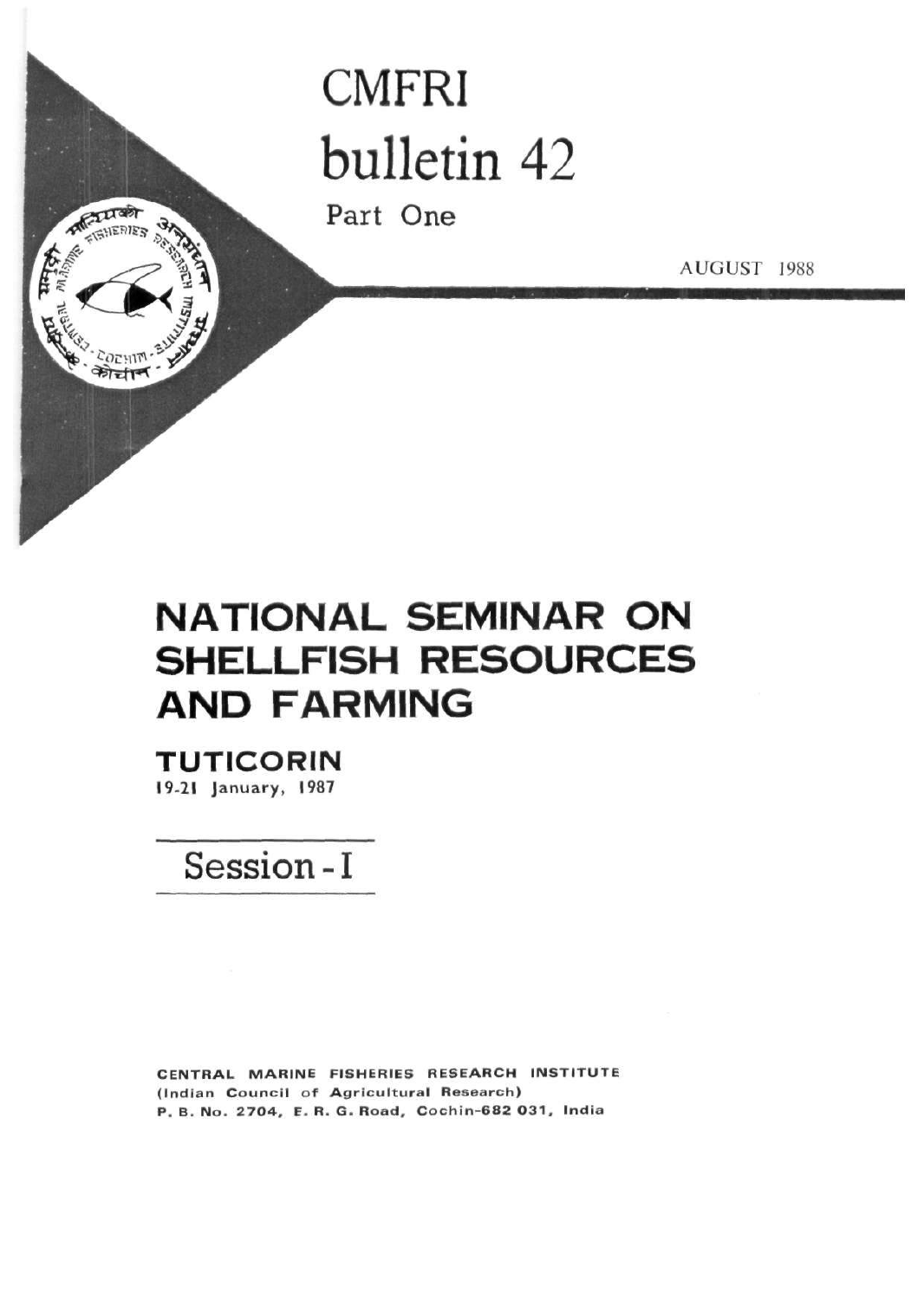## **22. ON THE HABITAT,. HABITS AND FOOD OF**  LAMB IS LAMB IS' **AN D** HEMIFUSUS COCHLIDIUM

Pon Siraimeetan, K. M. S. Ameer Hamsa and K. Satyanarayana Rao Central Marine Fisheries Research Institute, Cochin 682 031

#### ABSTRACT

**Lambis lambis and Hemifusus cochlidium are two important marina gastrapods of commercial value in India, whiich occur at several places along the southtast coast and are exploited for their shell\*. The**  habitat, habits and food of these gastropods occurring in Gulf of Mannar off Kayalpatnam, 30 km south of **Tuticorin have been studied. The two species occur at depths of 2-12 fathoms in sandy muddy habitat with rocl<y outgrowths and are netted in bottom set gill nets (singi valai) laid for lobster\*. Direct observations have been made on their habits by SCUBA diving. The gastropods burrow in the sandy muddy bottoma and sometimes climb over rocl(s and coral stones found in the area. The food of the two gastropods is similar and consists of ploychaetes, small crustaceans and bivalve molluscs. The nature of sediments, the fauna and flora occurring along with the gastropods in their habitat and the behaviour of the two species in laboratory has been studied.** 

molluscs belonging to the Class Gastropoda cocMWwm, their habitat, habits,size-composition with beautiful shells inhabit the coastal waters food and bottom fauna and flora present in of India, including Andaman and Lakshadweep the area where these gastropods occur. Islands (Nair 1974). These marine gastropods are fished in many parts of the world for food, MATERIAL AND METHODS bait, for their shells or manufacture of lime. Lambis lambis and Hemifusus cochlidium ate The inshore areas from Rameswaram to of commercial value in India and occur at several Manapad in the Gulf of Mannar on the southeast places in large numbers along the southeast coast of Tamil Nadu are the important grounds coast and are exploited for their shells. The \n wh\ch Lambis lambis andHemlfusus cochllcfium two gastropods are collected, and the shells occur in large numbers. Samples of Z../awA/\* and are cleaned, polished and sold as curios. H. cochlidium netted at depths 2-8 fathoms in

and 1951) studied the molluscan resources of transported alive to field laboratory and kept Indian coasts, especially those of composite  $\mu$  fibreglass tanks to study their diagnostic Madras State, and published accounts of the characters and habits in laboratory. Their distribution, habitat, fisheries and utilization habits in the natural habitat were also noted of several gastropods of commercial value. ^y jj^ect observations using SCUBA diving Satyamurthi (1952) studiedthe gastropods from apparatus by one of the authors (Pon Siraimeetan) Krusadai Island, Gulf of Mannar and Rao (1958, 1969) stressed the importance of the shellfish. Feeding experiments were conducted in their fisheries and the shell-craft industry the laboratory and it was studied whether which has got great scope in India since it is Lambis lambis and Hemifusus conchlidium feed possible to export the products to other on live polychaetes and chopped clam meat, countries, also. To study the feeding habits in the natural

INTRODUCTION The present paper gives an account of the diagnostic charactern, distribution of the two Shells of a number of species of ornamental gastropods, Lambis lambis and Hemifusus

bottom set lobster gill nets (singi valai) at Hornell (1914,1917, 1922 a, b, 1949 a,b,c Aayalpattinam, 30 km south of Tuticorin were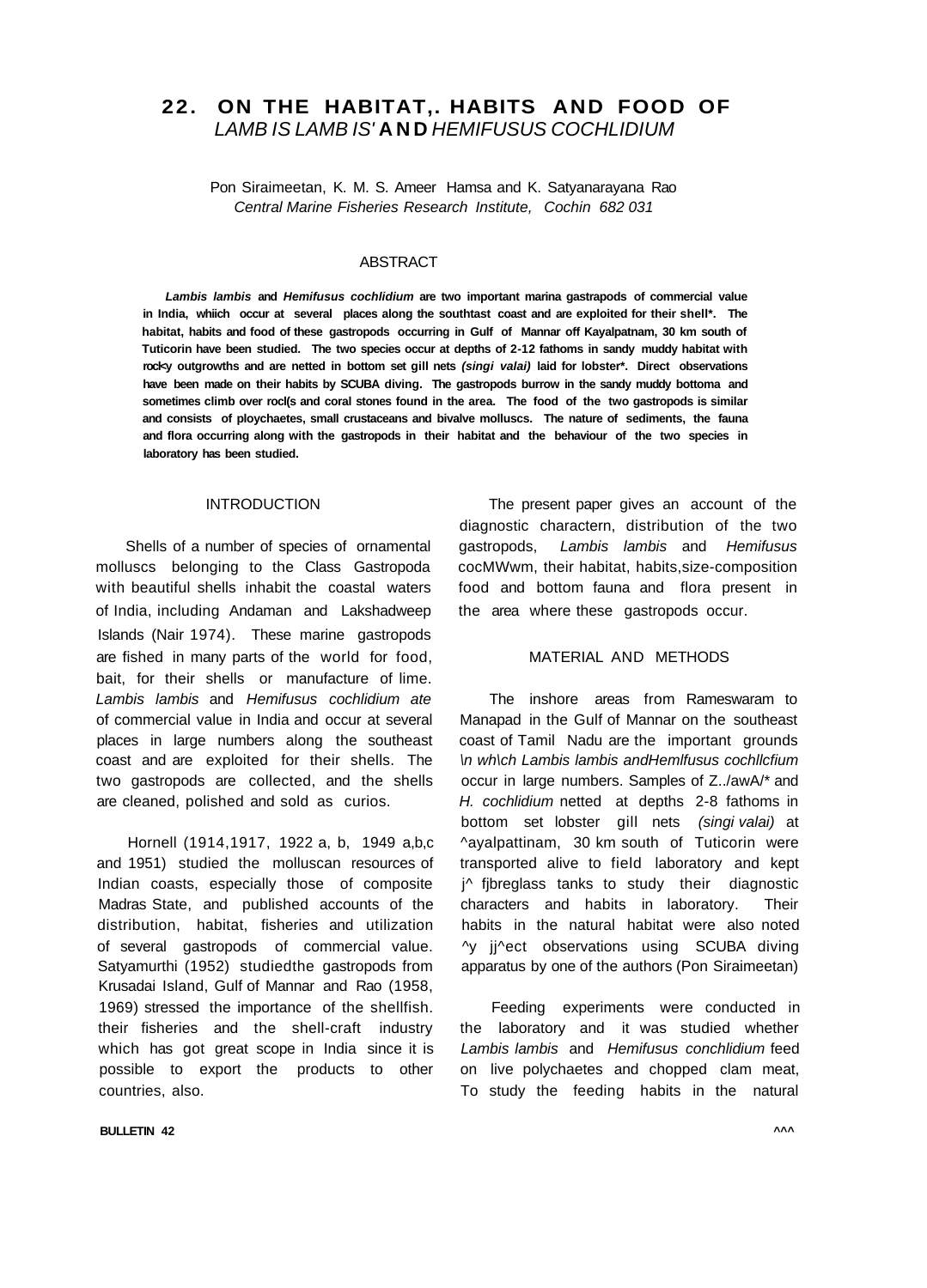habitat, a total of 70 Lambis lambis of the size I range 110 mm-186 mm (length) and 56 Hemifusus conchlidium of the size range 71 mm-112 mm (length) were collected alive from bottom set gill nets which are mainly operated for lobsters at Kayalpattinam. The outer hard shells of the live animals were broken without causing any injury to the animals. The live animals alone were immediately preserved in 5% formalin and the gut contents examined.

**t** 

Tests were conducted to study the survival of L. lambis and H. conchlidium. Healthy animals of the two species reared in sea water were kept outside water separately and their survival tested at every 24 h intervals Bottom sediment samples were collected from the grounds inhabited by the gastropods off Kayalpattinam. The sediment samples were preserved in 5% formalin and bottom fauna and flora presented in them were identified Experiments were also conducted to find out the response of the two gastropods species to light. The animals were kept in sea water in large plastic tanks and light was focussed in a limited area in the tank. Observations were made on animals at frequent intervals and their movements if any away, towards or away from light were recorded.

## DIAGNOSTIC CHARACTERS AND  $\sim$

rately heavy and covered by a brown horny February in Gulf of Mannar. Common Names; periostracum. Body whorl has angular shoulder EngliBh—Five fingered chank, Tamil—Aivirali with well developed nodules near the suture; or Aiviral sangu. some nodules are present lower below on the whorl. Surface of body whorl coarsely sculp- Hemifusus cochlidium (Linnaeus) tured with closely set spiral ridges; on the "^ ,, , ,.. • j ,. ^ " , A, , . .. , , , \* . \*u Shell large, thick and pear shaped. Surface whorls of spire ridges are closely set together. Outer lip of aperture broad, extends upwards ^º^«^«d ^"^ ^ '^'^ ^'^"^ '^^ '^ periostracum. over the surface of spire and is prolonged at its Spire short- Whorl predominantly angularly outer edge into seven elongated finger-like shouldered. The shoulders particularly those grooved processes. Columella and interior of on the body whorls bear well developed outershell smooth, bright and white or buff coloured. posteriorly compressed tubercles. Whorls of Outer surface whitish with brown markings. spire sculptured with fine, spiral ridges; only a (Fig. 1.A) small number of thin spiral ridges are present 112 **CMFRI** 



Fig 1. Lambis lambis (A) and Hemifusus cochlidium (8) caught in lobster net (Singi valai) off Kayalpatnam. Southeast coast of India.

DISTRIBUTION This species is distributed from East Africa to Micronesia and eastern Melanesia. In India Lambis lambis (Linnaeus)  $\blacksquare$  '\* occurs from Tuticorin to Pondicherry. Ths fishing season for this species is from April to The shell is large, spindle shaped, mode- October in Palk Bay and from November to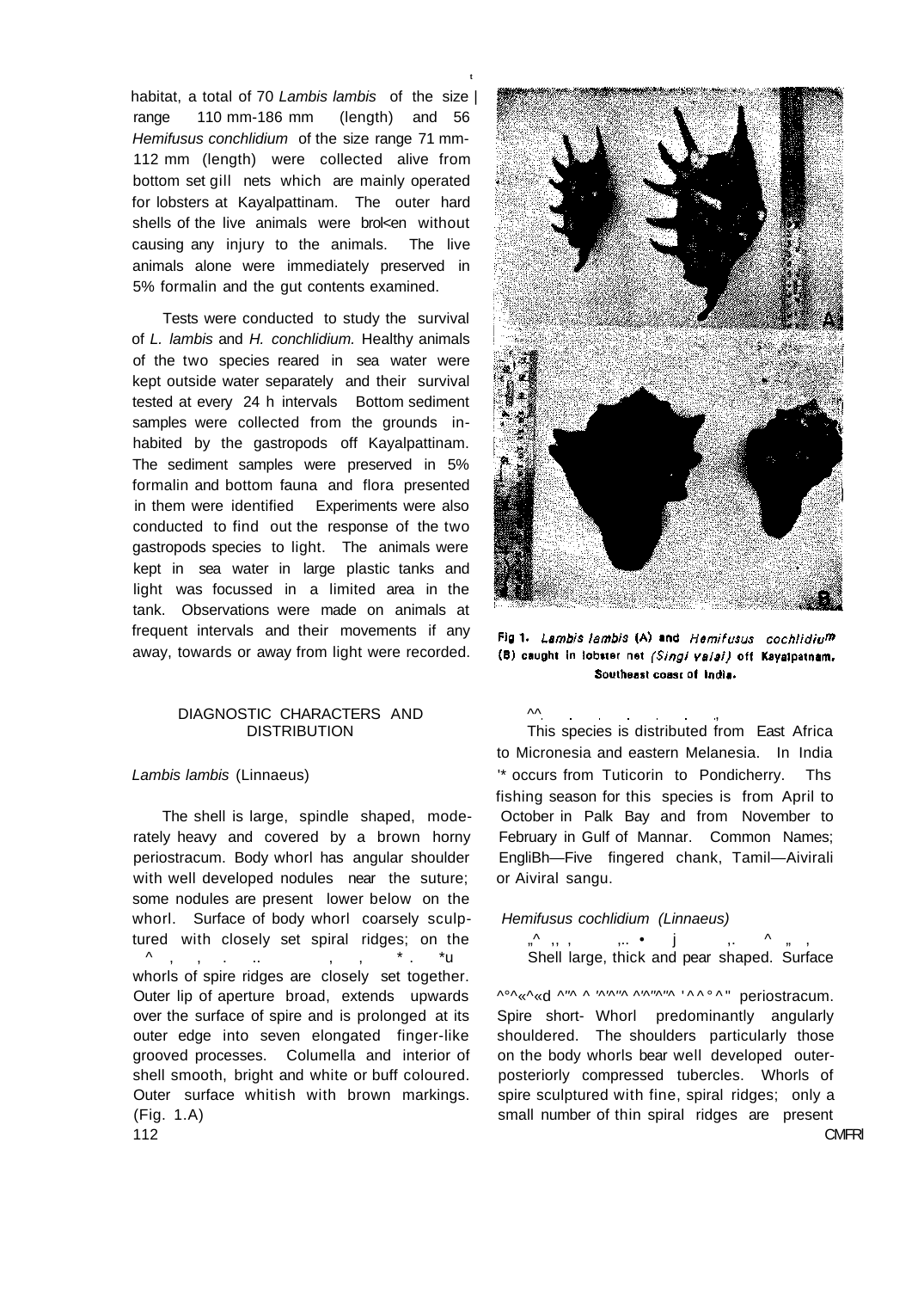on the body whorl. Aperture is elongated and columella border concave. Anterior canal moderately elongate. Outer surface of shell dark orange red and columella and interior of aperture light yellowish red (Fig. 1, B).

The species is distributed in coastal waters including trawling grounds of Palk Bay and Gulf of Mannar. The fishing season of this species is the same as that for  $L$ . *lambis*. Common names: English—Red chank, Tamil—Mulli, Nagamulli sangu, Segappu mulli, Erathi mulli.

#### HABITAT

Lambis lambis and Hemifusus cochlidium are found to occur along the southeast coast of India and they are abundant in the shallows of Palk Bay and Gulf of Mannar. They inhabit the sandy and muddy areas and are very common at depths of 6-12 fathoms.

In the Gulf of Mannar, off Kayalpattinam the two gastropods occur in areas with sandy muddy bottom at a depth of 2-8 fathoms which are about 2.5-10 km from the coast. The fauna are rich in these areas and comprise of various groups like polychaetes, amphipods, bivalves, corals, sponges, holothurians, hydroids, gastropods, isopods, crabs, hermit crabs, echinoderms and fishes.

#### **HABITS**

Lambis lambis The animals are active, shal lowly burrowing in sand or gravel and graze on animal matter present in the mud as mentioned by Morton (1979), They can be recognized at the bottom by the presence of five spiny digitate processes of the shell. They move quickly by the active muscular movements of the foot.

Hemifusus cochlidium This species crawls slowly with the help of its foot over short distances leaving a mark on the bottom. It usually inhabits sandy muddy habitat with rocky outgrowths with benthic animals which form their main food. The species soon attaches itself sometimes to the substratum firmly with its thick and broad foot.

#### **OBSERVATIONS**

The two gastropods were reared in rectangular fibreglass tanks (210 X 110 X 50 cm) with sand at bottom to a height of 3 to 4 cm. The animals were observed at intervals and their behaviour was noted.

Lambis lambis The animal is seen with protruded optic tentacles, prominent eyes and proboscis. It retracts these organs if disturbed. The proboscis is tubular in shape dark brown in colour and retractable. The animal moves from one place to another by step by step movements by vigorously shifting the foot by which the front side of the animal is lifted up and the animal progresses by a series of forward runs. At every step it stops for a short time. Within 2-3 minutes L. lambis moved sideways along the walls of the rearing tank and covered a distance of about 55 cm in 8-10 steps. The track left behind by the animal in the sand consists of thin, narrow and zig-zag lines like the marks left by the feet of small birds on land.

Hemifusus cochlidium The animal usually rests in one place with protruded proboscis. The latter is tubular in shape, dark brownish red in colour and is movable. It moves clockwise, anticlockwise as well as in downward and upward directions. The animal retracts the proboscis inside if touched or disturbed. Some animals are seen attached to the walls of the tank below the water level and at times above the water level with the help of their thick muscular foot. On attachment the animal expends its muscular foot on the front and back sides and moves slightly in clockwise and anticlockwise directions. The animal moves slowly on the muddy bottom by the muscular movements of the foot leaving a characteristic track in the sand which is narrow, curved or straight and looks like a narrow channel.

Direct underwater observations made with SCUBA diving apparatus revealed that the bottom where the two gastropods occur was sandy muddy with rocky outcrops. The bottom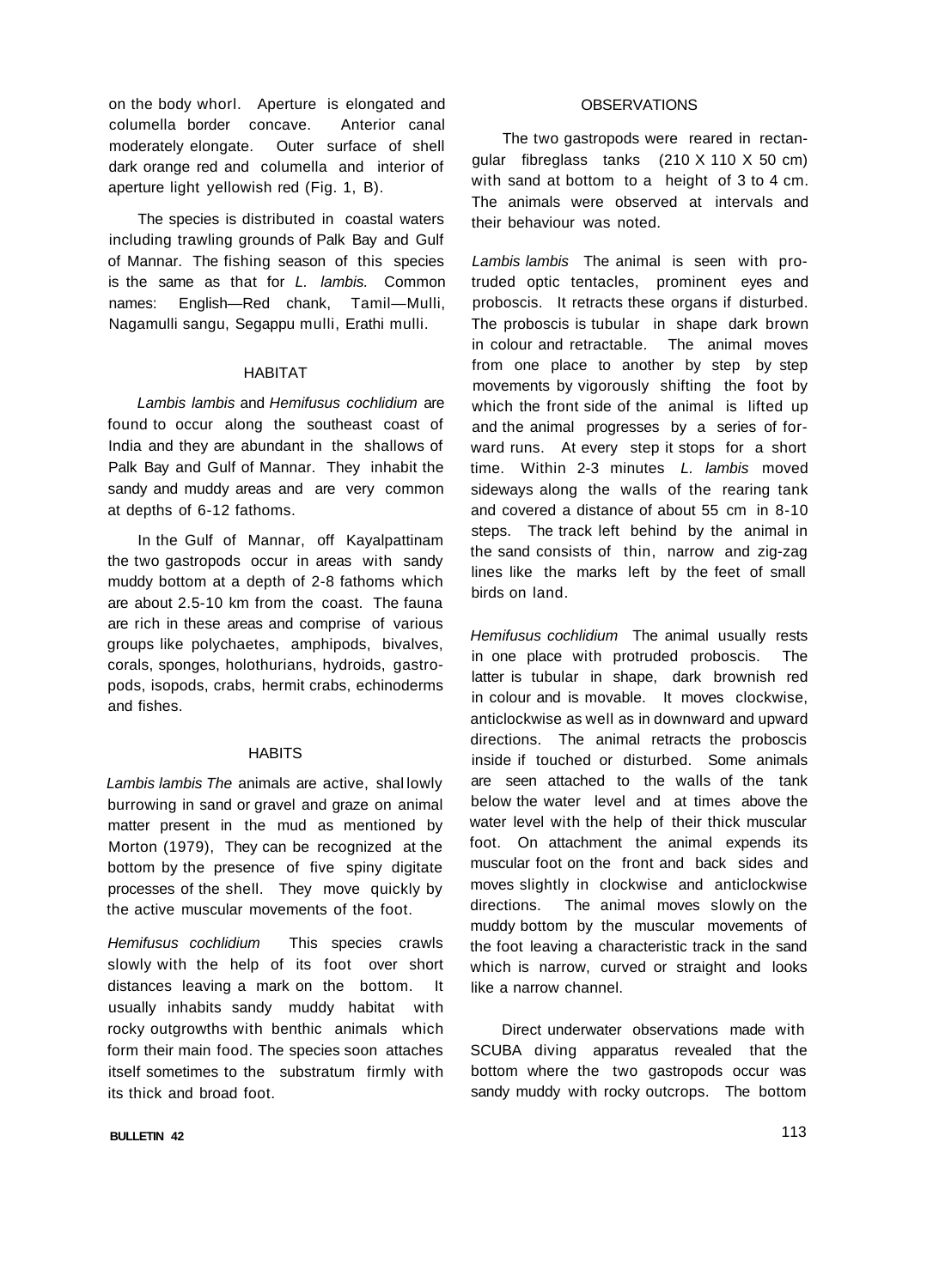is covered with a mixture of coarse and medium sand of pale brown colour with plenty of broken shell bits. Very often the two species of gastropods were overgrown with seaweeds, barnacles, egg masses of gastropods etc. The gastropods burrow in the sandy muddy bottom and sometimes climb over rocks and coral stones found in the area.

#### FEEDING EXPERIMENTS

Individuals of the two species of gastropods of identical size were kept separately in rectangular plastic tanks (65 x 45 x 30 cm) with sand at the bottom to height of 10-15 cm. The tanks were filled with sea water to a level of 5 of the tank and a known quantity of feed was given daily at a fixed time. The rejected food material was collected and weighed next day. The experiment was repeated with live, polychaete feed and chopped clam meat.

Lamb/'s lambi's Two animals of the size 158mm and 155 mm in length were used in this study. The animals were kept separately and 5.0g of live polychaetes was given to each animal daily. The results indicated that the animals have consumed SSyo of the live polychaetes daily out of 5.0 g provided.

Later the same animals were given 5.0g of clam meat daily. The animals showed poor response to clam meat and consumed 16% of the meat daily out of 5.0 g.

Hemifusus cochlidium Two animals of size 108 mm and 110mm in length were used. The animals have taken 42% of the live polychaetes daily out of 5.0g. But they have not fed on clam meat and a total rejection to clam meat was noted.

### FOOD OF THE TWO SPECIES COLLECTED FROM OFF KAYALPATTINAM

The gut contents of L. lambis and H. cochlidium netted in bottom-set gill nets were examined and the food of the two species was found to be similar. The animals are carnivorous and fed chiefly on polychaetes, bivalves, small crustaceans, foraminifers, isopods and gastropods. Sandgrains, polychaetes and digested matter were the daminant items found in the guts of Z. lambis and H. cochlidium (Table. 1)

#### TABLE 1

Percentage occurrence of food in the gut contents of L. \arr\b'is and H. cochlidium netted in bottom set gillnets {singi valai).

| Food              | Lambis<br>lambis<br>0/<br>/o | Hemifusus<br>cochlidium<br>℅ |
|-------------------|------------------------------|------------------------------|
| Sand grains       | 34                           | 46                           |
| Polychaetes       | 25                           | 12                           |
| Digested matter   | 22                           | 24                           |
| <b>Bivalves</b>   | 7                            | 10                           |
| Small crustaceans | 6                            | 4                            |
| Broken shell bits | 4                            |                              |
| Foraminifers      | 1                            | 1                            |
| <b>Isopods</b>    | 1                            |                              |
| Gastropods        | 0.6                          | 3                            |
|                   |                              |                              |

### SURVIVAL

Normally the gastropods can thrive for a certain period outside seawater. In order to study the survival of the two species outside sea water, six series of experiments were conducted at 24 h, 48 h, 96 h, I20h and 144 h intervals. The two gastropods were kept separately in cleaned glass tanks without water and at the end of each experiment the animals were put under sea water to test their survival by close observation. The experiments were repeated for each series of time interval.

Lambis lambis Individuals of the size group 142-145 mm in length were used. The study revealed that till 120 h the animals were alive, slightly active and retracted foot inside but at 144 h, they were confirmed to be dead.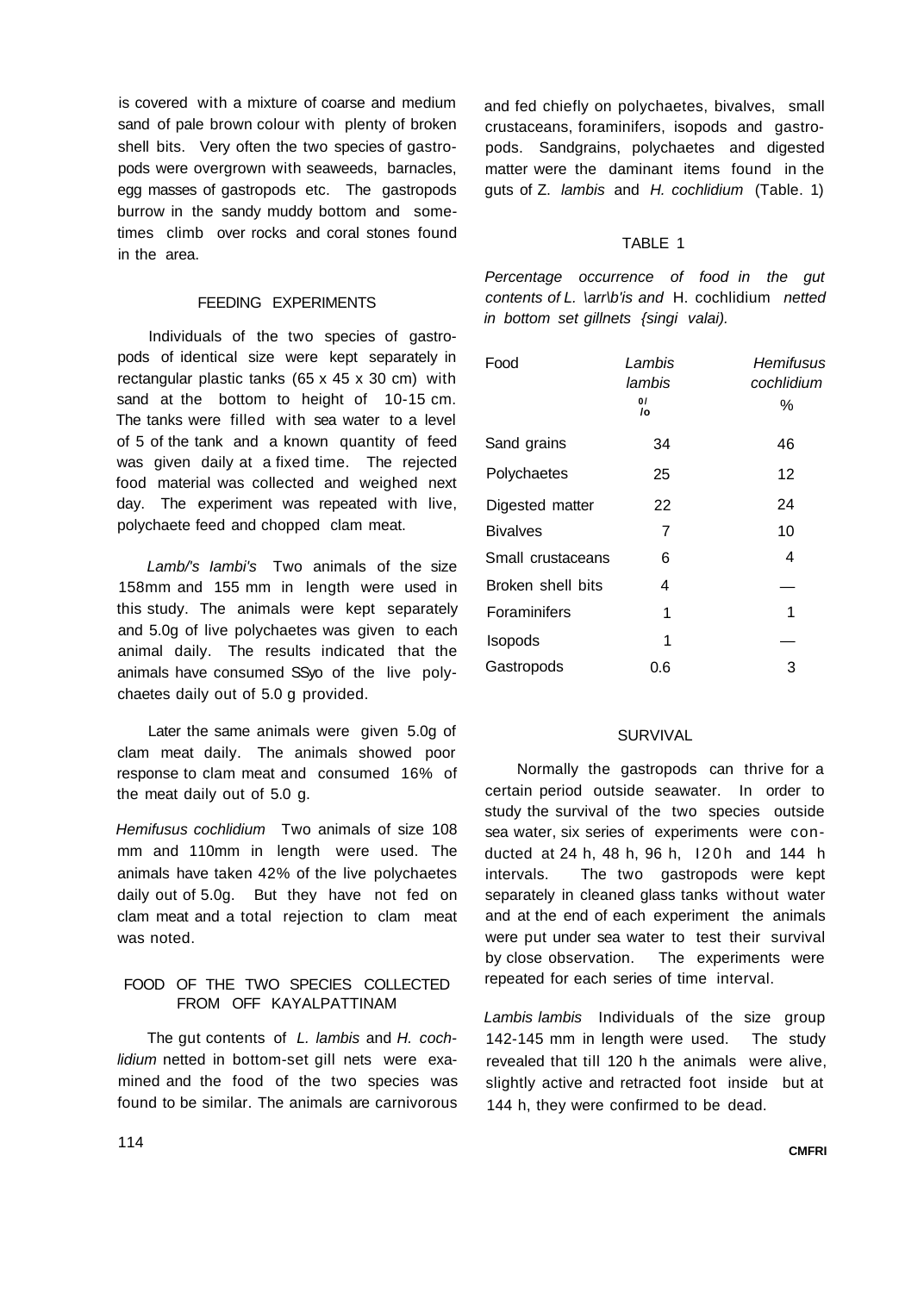**Hemifusus cochlidium In this study specimens of size 98-100 m were used. The results indicated that the animals were alive till 96 h, and were confirmed to be dead at 120 h.** 

#### **BOTTOM FAUNA AND FLORA**

**Bottom sediment samples were collected from the lobster grounds at depths of 2-7 fathoms off of Kayalpattinam from where the gastropods occur. The mud samples were washed with water several times and the washings were filtered through sieves. The fauna thus filtered was sorted out and identified.** 

**The bottom fauna consisted mostly of sponges, calcareous algae, bivalve shells, coral pieces, oyster shells, amphipods, polychaetes Amphioxus, isopods, hermit .crabs (juveniles), decapod larvae, pteropods, ostracods, foraminifers, Alphaeus and caprellids and the flora comprised mostly of the algae Sargassum spp, Hypnea spp and the sea grass Cymodocaa.** 

**Some observations were also made in the laboratory to find out the response of the two gastropods to light. The animals were kept separately in sea water in large plastic tanks and light was focussed In one corner of the tank. The experiment was started by placing the animal opposite to the lighted area and the movements of the gastropods were observed at frequent intervals.** 

**Lambis lambis These always showed movement towards light. They moved from the shade place to lighted area when tested repeatedly.** 

**Hemifusus cochlidium It was interesting to note that these animals exhibited very limited movement and did not show movement towards light.** 

## **EPIFAUNA AND EPIFLORA**

**Barnacles, polychaetes, sea-anemones and •ggmasses of some molluscs are often seen attached on the surface of the two gastropods Algae such as Gracilaria, Hypnea, Padina and** 

**Sargassum are also seen as epiflora attached to the outer surface of shells of these gastropods.** 

#### **REMARKS**

**The foregoing observations show L. lambis are more active than H. cochlidium. The five fingered chank does not have foot attaching mechanism. But in the case of the latter the animal gets attached firmly on the surface and moves very slowly.** 

**The two gastropods showed some response to live polychaete feed than clam meat. Analysis of the gut contents revealed that the food of the two gastropods collected from the lobster gillnets is similar since they live and feed in the same habitat. The predominant items among diet of the two species are polychaetes, bivalves and small crustaceans.** 

**L. lambis exhibits positive phototropism and moves towards light from shaded area But H. cochlidium does not prefer to move towards lighted area.** 

**Analysis of bottom mud samples collected from the sandy muddy habitat indicate that the bottom fauna present in itie natural habit plays a vital role by forming the food of the two gastropods.** 

**Except in the case of sacred chank, Xancus pyrum (Mahadevan and Nayar 1966) and a few others (Hornell 1949 a, b, c) which has been studied to a limited extent, the habits and biological aspects of gastropods of Indian region have receivwi very little attention. A thorough study of the behaviour and biology of gastropods of Irulian seas which are of commercial importance is needed to have a better understanding of the populations which are exploited commercially.** 

#### **REFERENCES**

**HORNELL, J. 1914. The Sacred Chank of India. A Monograph of the Indian**